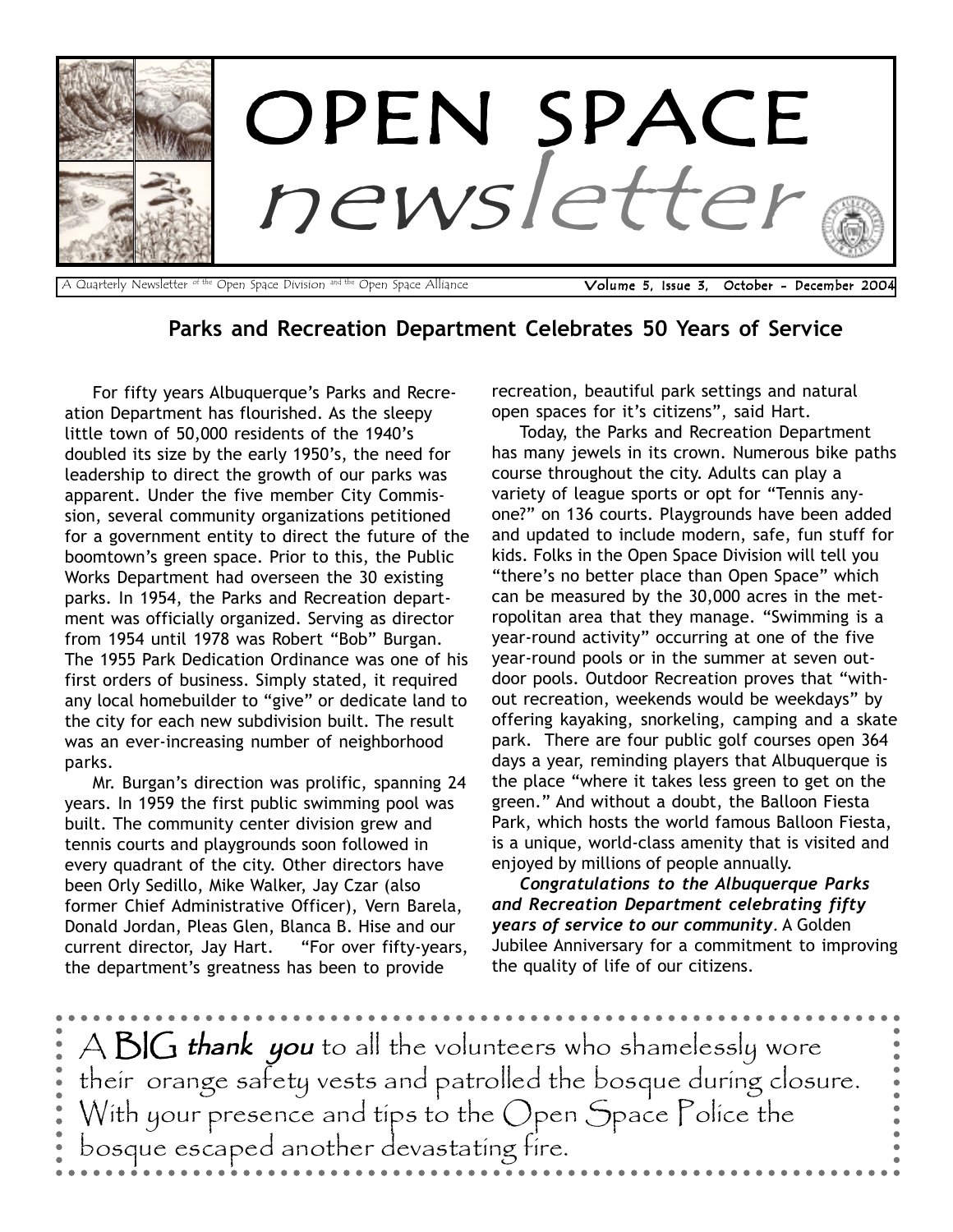No, you haven't been deleted from the newsletter mailing list. And no, the postal service can't be blamed for your missing 3rd quarter newsletter. The fact is there was not a 3rd quarter newsletter produced. My apologies as I know many of you look forward to the Open Space News for information on our activities and events. Production of the newsletter will soon be managed by the Open Space Alliance an editorial board. Look for a new face coming soon on and in the

An Editor Apology....

Open Space News.

JLH

## MAYOR'S MESSAGE



I am pleased to announce the appointment of Jay Hart, former superintendent of the Open Space Division, to director of the Parks and Recreation Department. Blanca B. Hise has moved to the vacated director position at the Department of Senior Affairs.

Jay Hart has many accomplishments over his 25 years of service to the City of Albuquerque, bringing an impressive amount of experience and skills in parks and natural resource management. Among his achievements, he has contributed to one of the most successful Open Space programs in the country, administered the restoration of our local bosque and oversaw the acquisition of approximately 18,000 acres of Major Public Open Space including Elena Gallegos Land Grant, Anderson Fields (Los Poblanos Fields), and portions of Rio Grande Valley State Park and Petroglyph National Monument.

Martin J. Chavez, Mayor

I believe Jay is a great choice for the director position and I look forward to his continued success with the City.

## Hidden Wonderland

Hidden in our Bosque there is a wonderland Enchantment buried in dead wood and it is really grand Now that we are cleaning it, beauty for all to see Making all the Bosque trails glow in symmetry

Mulching all the underbrush great food for Cottonwood trees Tearing out the foreign stuff our greenery to please Now seeing our hidden jewel the people they will come Idling through the gracious trees enjoying warmth and sun

The animals are smiling our trees are full of cheer Our Rio vale is coming back and it was ever near So if upon your river walk, big equipment gets in your way Give the driver's a hug, machines a cheer for making our Bosque's new day

~Peter Baston, TWV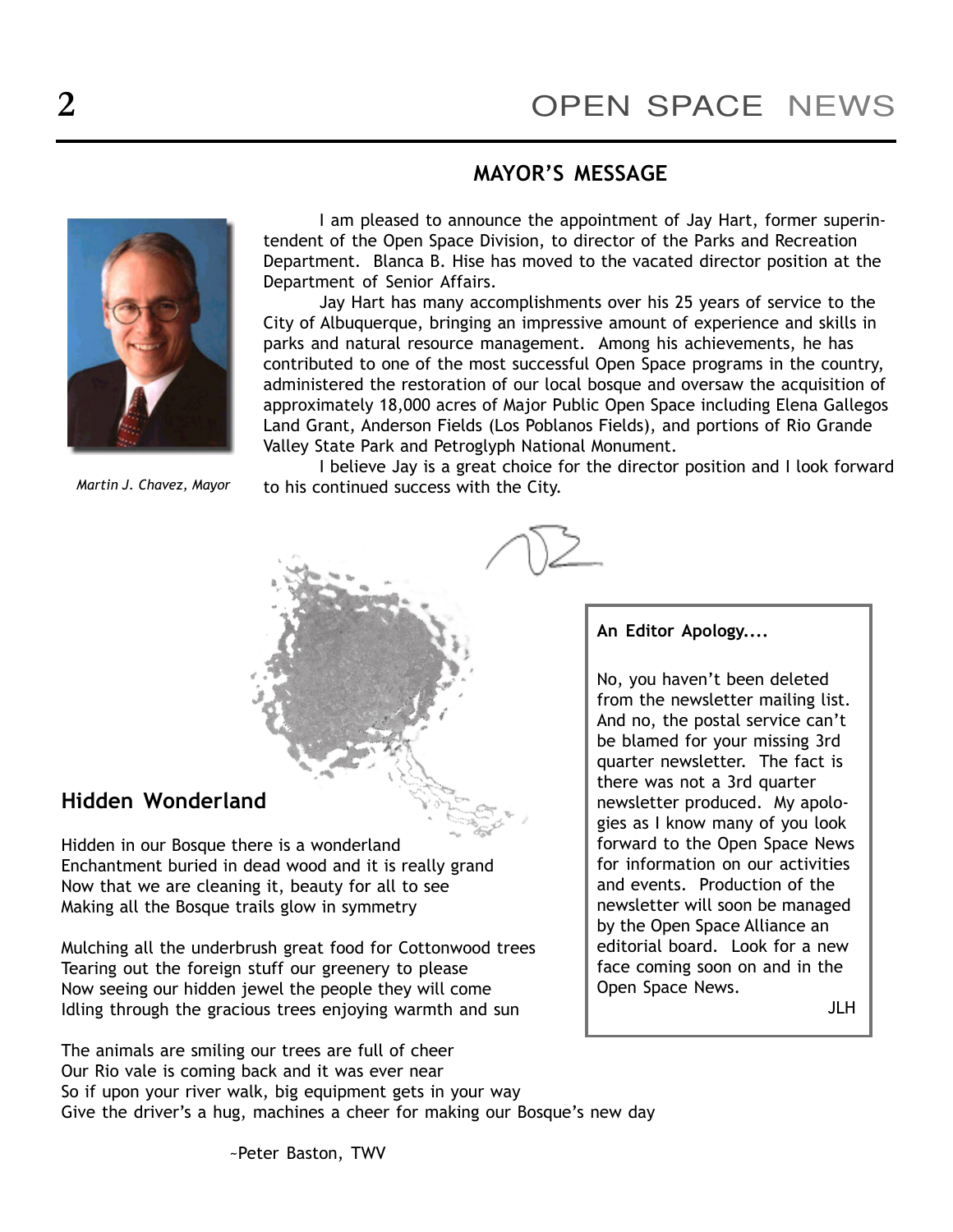#### City and Corps Partner Up to Protect the Bosque

Ondrea Hummel, U.S. Army Corps of Engineers Matt Schmader, Open Space Division

In the summer of 2003, two fires took place in the bosque in Albuquerque. The first fire took place on June 24, 2003 near the I-40 Bridge and burned approximately 150 acres. The second fire took place on June 26, 2003 near the Montano Bridge and burned approximately 113 acres. A total of approximately 263 acres of bosque land, including some private land, were lost (see Figure 1). Under Public Law 108-137, Operations and Maintenance, Section 116, "the Secretary of the Army, acting through the Chief of Engineers, is authorized to undertake appropriate planning, design and construction measures for wildfire prevention and restoration in the Middle Rio Grande bosque in and around the City of Albuquerque. Work shall be directed toward those portions of the bosque which have been damaged by wildfire or are in imminent danger of damage from wildfire due to heavy fuel loads and impediments to emergency vehicle access." This gave the U. S. Army Corps of Engineers (Corps), Albuquerque District, the authority to assist the City of Albuquerque (COA) and Middle Rio Grande Conservancy District (MRGCD) with burn restoration and fire prevention. These efforts began early this year.

The plan for implementing this project is two-fold. First, the burn sites will be restored by removing jetty jacks and revegetating the area with native riparian species. This is currently underway, with the jacks at I-40 already removed by the Corps contractor, AJAC. Also, weather stations will be installed to help provide information regarding fuel moisture levels and other indicators regarding fire danger. Mile markers will be installed every  $\frac{1}{4}$  mile along the levee to help identify 'where you are' in the bosque.

Another key portion of the project is fire prevention. The COA Open Space Division (OSD) and its contractors have been selectively thinning in the bosque throughout Albuquerque. This includes removal of non-native species and thinning of dead material. The Corps will then complete follow-up work in these areas by removing jetty jacks and debris piles where they exist and revegetating the areas with native grass, shrubs and trees.

At the same time, emergency access will be improved in key locations in order to allow agencies to better fight a fire if one occurs this summer. A number of temporary emergency drain crossings will be installed prior to the July 4 holiday. Also, levee roads will be improved where needed and turn-arounds will be constructed where they are not present.

Monitoring of these projects is also occurring. The Corps, in their joint efforts with OSD and MRGCD, has contracted with the Bosque Ecosystem Monitoring Program (BEMP) to continue monitoring areas within the Albuquerque reach of the Rio Grande and one additional site will also be added near Central. The Corps is also completing Southwestern Willow Flycatcher surveys in relation to thinning work that they will complete in the fall of 2004 and 2005. A pilot study to look at indicator species (such as birds and/or insects) for measuring restoration success is also being implemented under the Corps Bosque Wildfire project.

The Corps will be issuing environmental documentation for public review throughout this project. An Environmental Assessment (EA) is currently under review (June  $7$  - June 22) for the emergency drain crossing and levee rehabilitation work. Another EA will be issued for the remaining work that will take place under this project. Check http://www.spa.usace.army.mil/ and go to FONSI/ENVIRONMENTAL ASSESSMENTS for updates.

For more information on these efforts, contact Ondrea Hummel, Biologist at the Corps at 342-3375 or Matt Schmader, OSD Assistant Superintendent at 452-5200.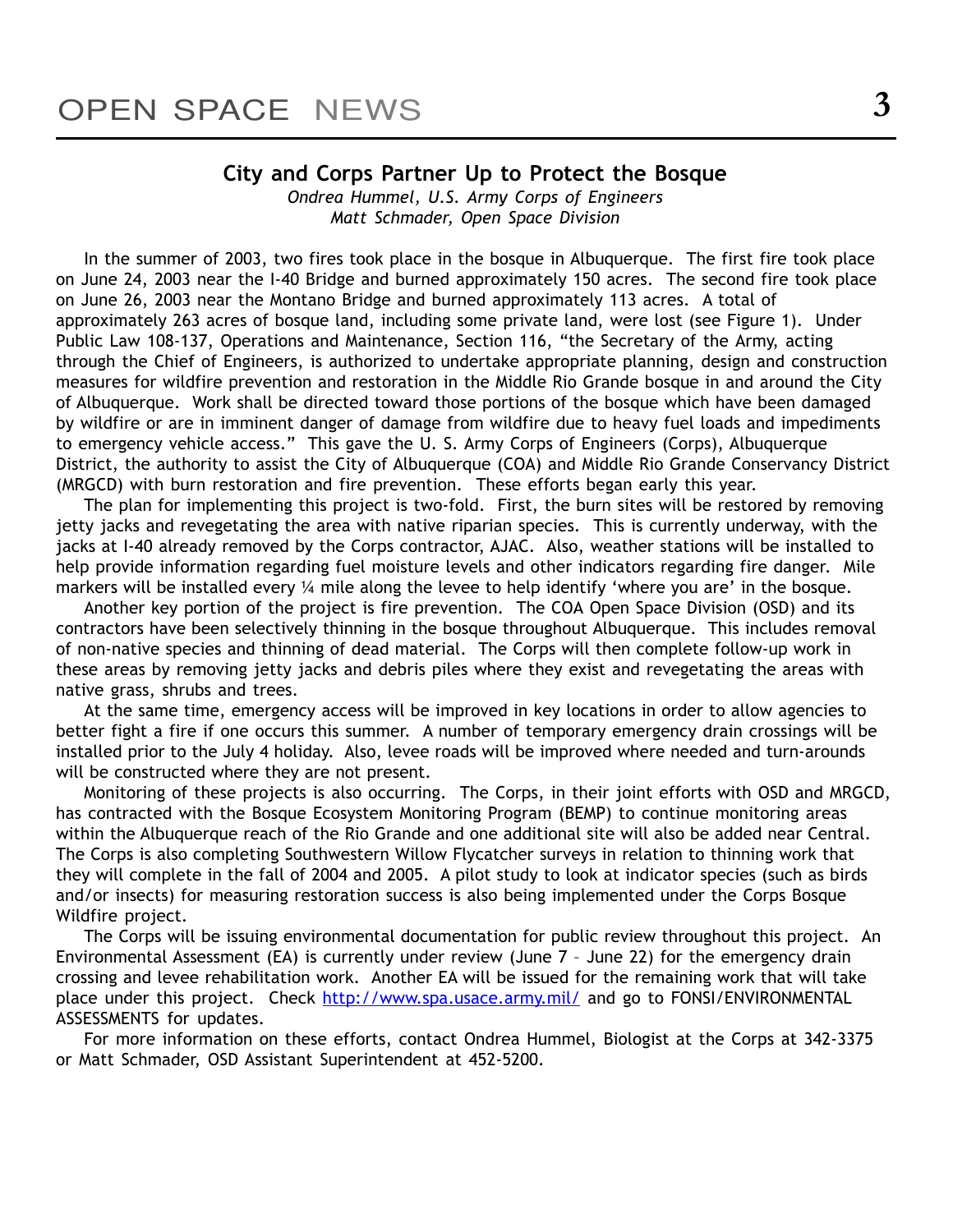# **OCTOBER**

| Ongoing     | <b>WEEKEND BIRD WALKS</b><br><b>Rio Grande Nature Center</b><br>8:30 am<br>Free bird walks led by volunteer<br>naturalists Saturdays and Sundays.<br>Contact the Rio Grande Nature Center<br>for more information at 344-7240.                                                                                                                                                                                                                                                                                                    |
|-------------|-----------------------------------------------------------------------------------------------------------------------------------------------------------------------------------------------------------------------------------------------------------------------------------------------------------------------------------------------------------------------------------------------------------------------------------------------------------------------------------------------------------------------------------|
| Ongoing     | SUNDAY NATURE WALKS<br>Rio Grande Nature Center<br>$1:00$ pm<br>Free nature walks led by volunteer<br>naturalists on Sundays. Contact the<br>Rio Grande Nature Center for more<br>information at 344-7240.                                                                                                                                                                                                                                                                                                                        |
| $\mathbf 2$ | <b>HERP DAY</b><br><b>Rio Grande Nature Center</b><br>10:00 am<br>Members of the New Mexico<br>Herpetological Society present native<br>and exotic reptiles and amphibians<br>along with tips on husbandry and care.<br>This is a free event. Contact the Rio<br>Grande Nature Center for more<br>information at 344-7240.                                                                                                                                                                                                        |
| 9           | <b>BOSQUE EDUCATION GUIDE TRAINING</b><br>Rio Grande Nature Center<br>8:30 am - 4:00 pmd<br>All are welcome to attend this day-long<br>review of the guide's information and<br>activities for grades K-12. Subjects<br>include water planning, botany, mitiga-<br>tion, and service learning. Participants<br>receive the curriculum, bosque model,<br>and classroom materials free.<br>Forinformation visit<br><www.nmnaturalhistory.org> or call the<br/>Rio Grande Nature Center at 344-<br/>7240.</www.nmnaturalhistory.org> |

Dia del Rio!

Saturday \* October 16 8:00 am - 1:00 pm Pueblo Montano (SW corner of Montano and the river)

Celebrate the life and spirit of the Rio Grande in solidarity with communities up and down the banks of this precious river.

This year's Dia del Rio will focus on restoration at a site devastated by the 2003 bosque fires. Projects will include planting, seeding and trail improvements in the new Pueblo Montano Parking Area.

To register as a volunteer for Dia del Rio, please call REI at 247-1191 or visit them at 1550 Mercantile Ave NE.

For information about this event, call the Open Space Division at 452- 5200.

16 DIA DEL RIO!

 $\mathcal{B}$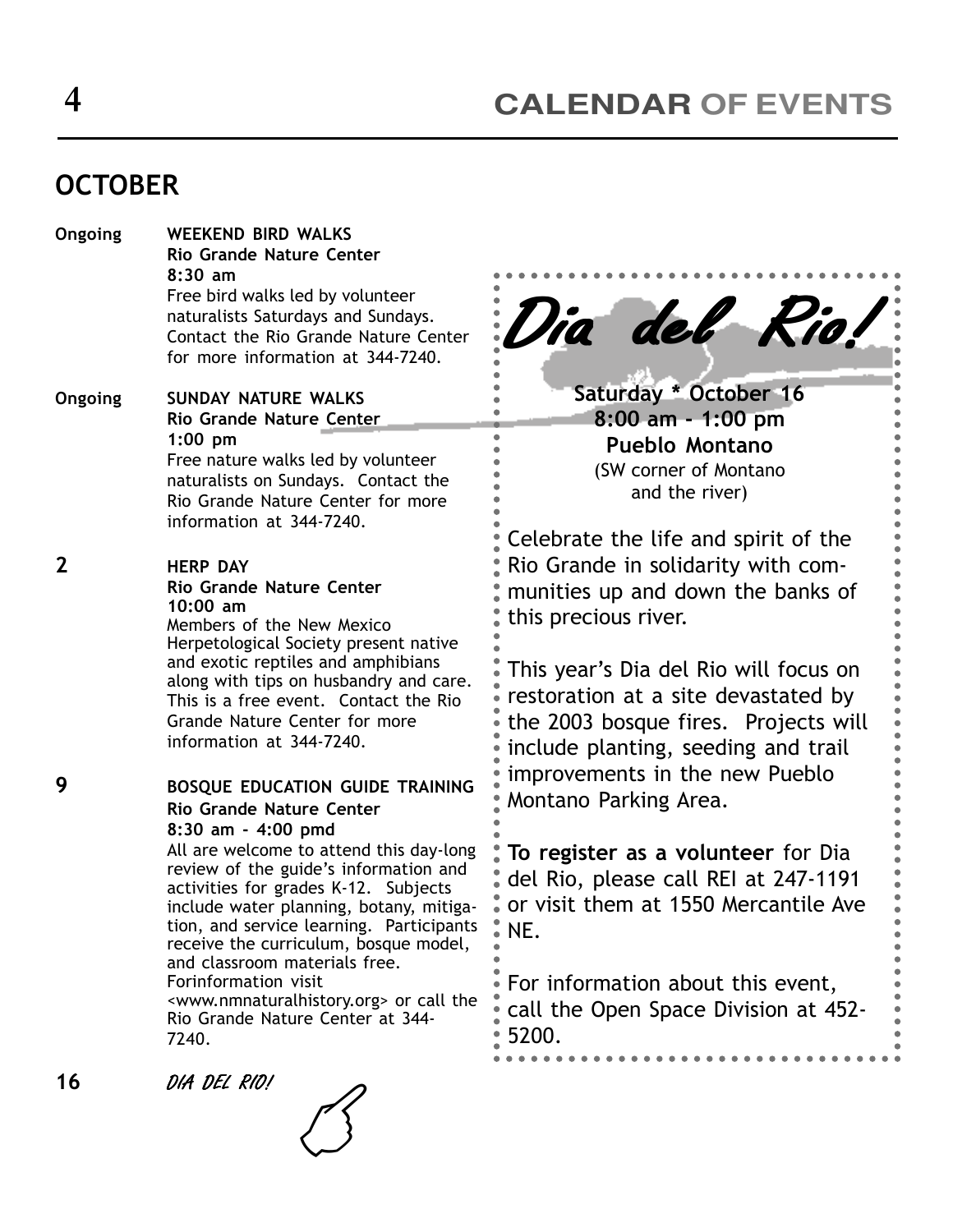# **OCTOBER**

23 MAKE A DIFFERENCE DAY

Piedra Lisa Open Space 8:00 am

Participate in this national day of volunteering in Open Space! The adoptors of Piedra Lisa, The Robert F. Nicodemus Wilderness Project, spearhead this event and look forward to your help on conservation projects such as trash clean up and trail work. For more information, contact Jim Sattler at 452-5200.

20 OPEN SPACE ALLIANCE MEETING Open Space Visitor Center 4 pm - 6 pm

The Open Space Alliance is friends group supporting Open Space Division education and conservation. The public is welcome. Call 452-5200 for more information.

(**...**There are no November or December projects, programs or events scheduled at this

time...)

# FARM HANDS WANTED

Rio Grande Community Farms (RGCF) is a nonprofit organization farming a portion of Los Poblanos Fields toward sustainable urban agriculture. Volunteer opportunities abound on these fertile fields! If you like getting busy with earthworms, enjoy the rough massage of earth beneath your fingernails, or can't imagine anything better than the fragrance of, umm, fertilizer, then contact RGCF to find out how you can help on the farm. Projects include:

- \* Maintain hedgerow (weed, prune and plant)
- \* Fence maintenance
- \* Mulch paths
- \* Assist with volunteer groups (local and national)
- \* Help plant food security crops (RGCF donates food to non-profit organizations like 'Mujeres en Accion', food banks, and churches)

Please contact Susan Turner, RGCF Service Coordinator, at 243-0749 or visit www.riograndefarms.com



This year's coyote-theme maze covers several acres. The miles of paths are carefully cut through rows of corn and millet that will serve as wildlife feed after the maze is over. Solving the maze is a fun, interactive family or group activity. The journey takes between 45 minutes to one hour.

Admission to the maze is \$6.00 for adults and \$3.00 children 5-12 years old. Proceeds benefit Rio Grande Community Farms, the non-profit organization jointly managing the farm with the Open Space Division.

For more information, call the Community Farm at 345-4580 or visit www.riograndefarm.org.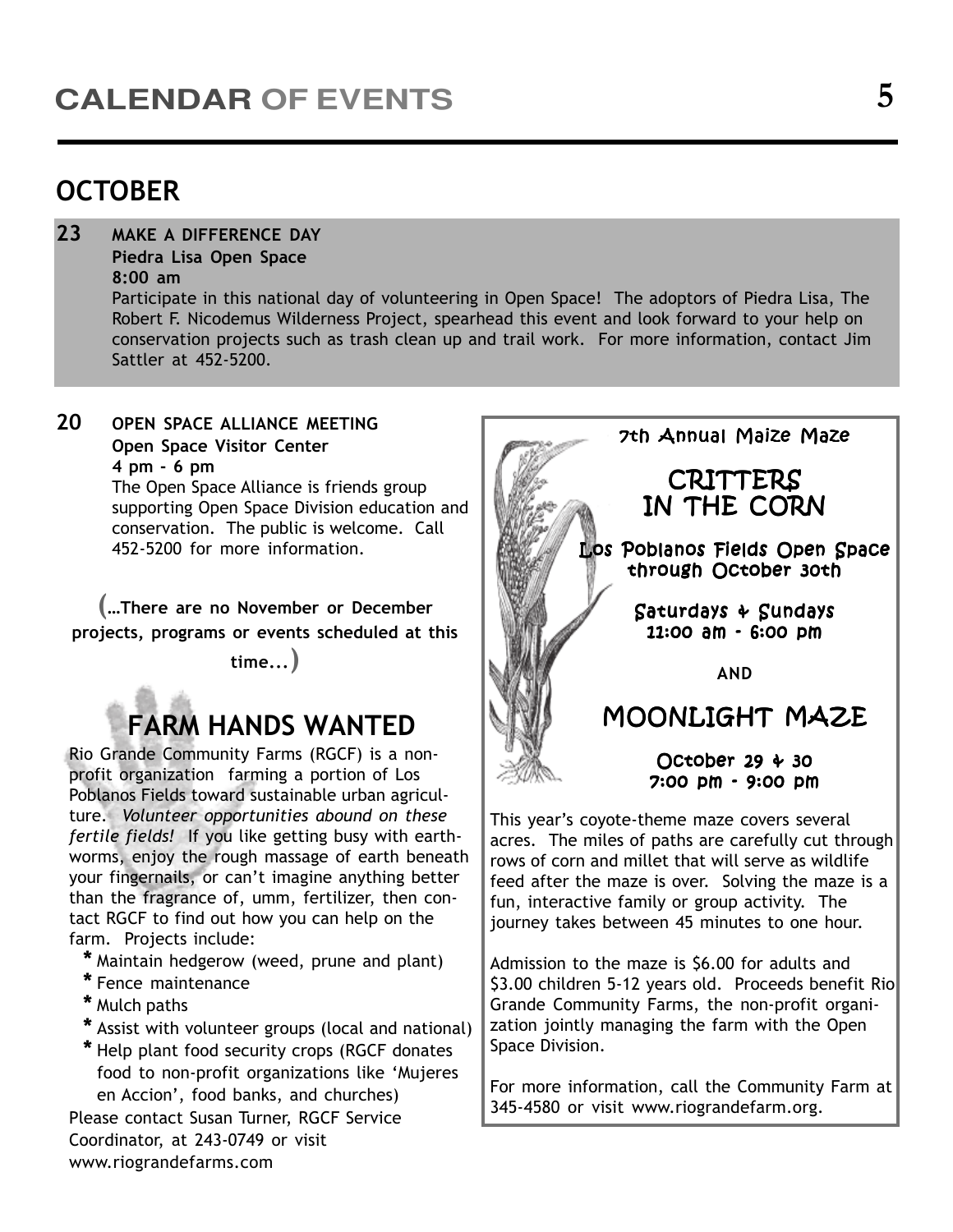## Hot Spots To Watch

Here are a few spots to keep your eyes on where we've had recent problems:

#### South Foothills

Copper/U Mound area: Graffiti in parking area, on rock outcroppings in the National Forest and on street signs in the neighborhood. Damage and removal of trails signs and posts. Several sightings of possible campers within Open Space towards I-40.

#### Foothills

Embudo Canyon: Illegal dumping of landscape debris in parking area. Several sightings of possible campers within Open Space in the vicinity of Embudo Canyon.

Piedra Lisa Area: Graffiti on rock outcroppings and removal of trail signs.

Bosque: Graffiti beneath bridges.

Vehicle Break-ins: Vehicle break-ins could occur in any location. Remember to take your valuables with you or leave them at home. Be on the alert for suspicious subjects lingering in the parking areas.

#### SAFETY FIRST!

Your safety is the most important factor, so please DO NOT approach suspicious subjects. Please report unusual or suspicious behavior to the Open Space Dispatch at 452-5206 and let the Open Space Police handle the situation. Try to get as much information as possible including:

- Physical description of people involved (gender, age, clothing, hair color, distinguishing characteristics)
- · Vehicle description (license plate number, color, make, model, year)
- · Description of activities

Remember, contact Open Space first and do not take matters into your own hands.

#### Open Space Police Action Based on Your Tips

Thanks to your tips the Open Space police have been able to apprehend several subjects suspected of being involved in numerous auto break-ins in the Foothills and other parts of Albuquerque. Other tips have led to several campers on Open Space in the Foothills who have been issued citations for illegal camping and littering. Keep up the good work!



Bosque restoration efforts currently underway will have a positive impact on the health of the habitat and the safety of the Albuquerque community by reducing the occurence of fire, reducing water use by exotic species and increasing the diversity of native plants.

However, the changes to the forest may be hard to get used to. Rest assured that although the face of the bosque seems a bit bruised right now, it will recover in all its natural beauty quickly.

You may not be able to forgive, though, the fact that your favorite trail has been carpeted with mulch. The mulch makes riding a bicycle, walking and riding a horse difficult. We are trying to address this problem quickly, but with your help your favorite trail could be put at the top of the list to be cleaned up!

If you are able to organize a group to clear a bosque trail, please call Jodi Hedderig at 452-5210 to schedule a project. We will provide the tools and leadership, you provide the people. I look forward to hearing from you!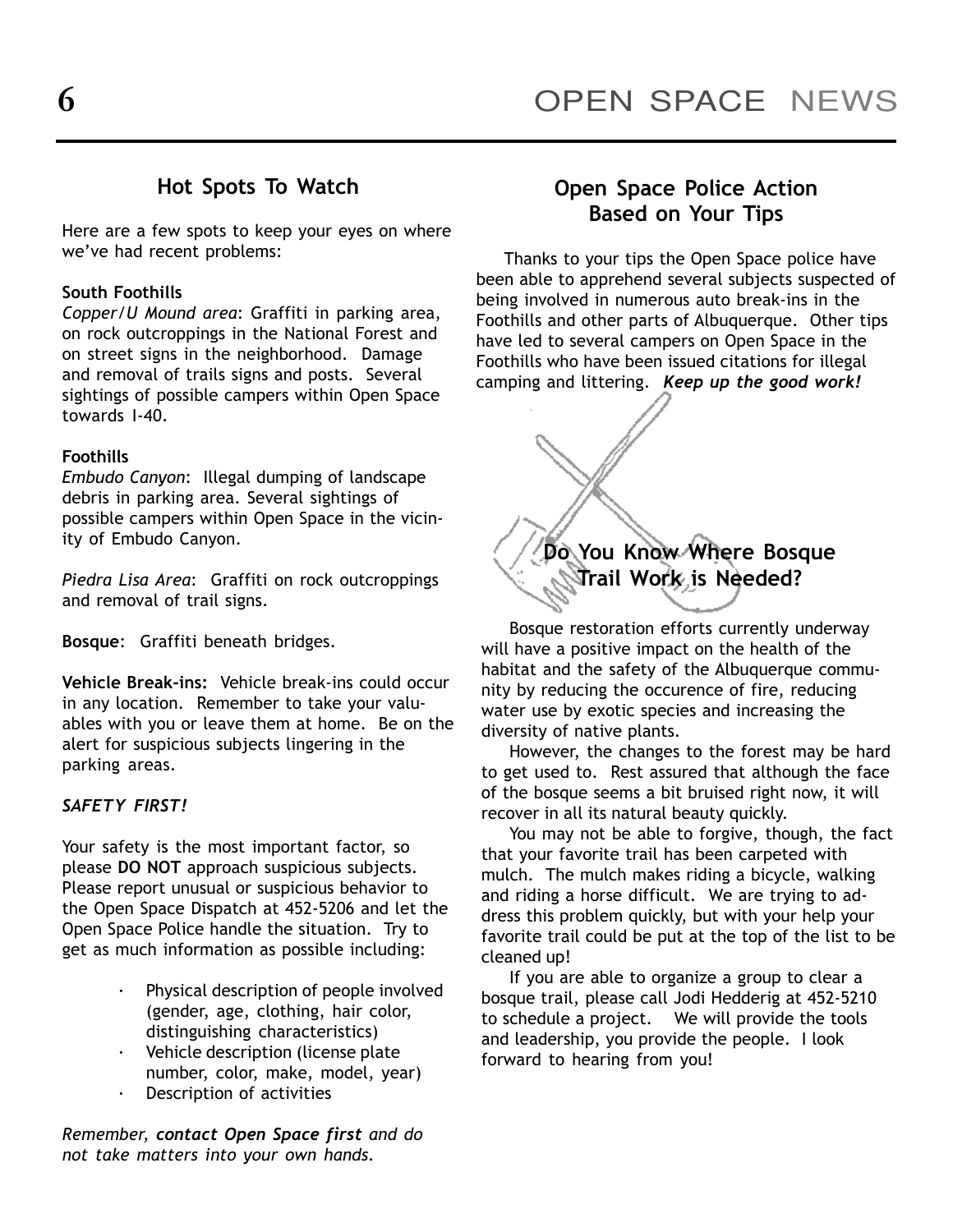## A Place for Paintball In Open Space

Have you ever been hiking and come upon jawbreaker-sized balls in colors of bright blue, yellow, orange or red? Or maybe you saw splatters of color on trees, rocks or signs. These are the mark of paintballers. Players carry special guns loaded with the paintballs, or pods, and hunt other players. If a player is hit with the colorful splatter they are "dead."

 The paintballs are water soluble, but they leave an ugly mark in our open spaces until the next uncertain rain. Additionally, paintball rifles, which are CO<sub>2</sub> powered, are not allowed on Open Space managed lands. At least most Open Space managed lands, because now there is one place they can go -- Shooting Range Park.

A new addition was recently completed at the City managed Shooting Range Park, located west of the volcanoes off Paseo del Vulcan. A gallery especially for paintball enthusiasts, "Paintball Oasis," offers weekend adventure for anyone who enjoys the sport.

The special facility is jointly managed by the City and Ill F/X Paintball store. Ill F/X sets up courses every Saturday and Sunday. The area is available by reservation Monday through Friday. Ill F/X also organizes and promotes special tournaments.

If you encounter people in Open Space looking to enjoy the sport, let them know there is a place they can go to legally enjoy the game. For more information on this new facility, contact Ill F/X Paintball at 266-2355.





## Candelaria/Rio Grande Nature Center Trail Access Improvements Complete!

After about twelve years of planning, negotiating, taking neighborhood input, designing and redesigning, and finding and programming the money...

The Candelaria/Rio Grande Nature Center Bosque Access-point is completed! The trail improvements include: a much wider and therefore better-lit trail corridor; wood-shavings for a softsurface edge; and a natural colored ADA-accessible trail surface. Open Space Division, with the help and design assistance of the Alvarado Gardens Neighborhood Association (AGNA) has developed an improved and roomier access-point for ALL our various user groups: pedestrians, bicyclists, equestrians, skaters, families pushing strollers, other wheel-users, and our friends and neighbors with mobility impairments.

Open Space Division is hoping to identify an 'adoption' group (hint, AGNA!) to hopefully install and maintain some landscaping and other improvements.

If you remember that bumpy, lumpy, soil-cement trail surface in that confined and narrow chain-link corridor, we think you'll agree this is a dramatic improvement.

Contact Jodi Hedderig at 452.5200 for information about adopting this or any other Open Space area or facility.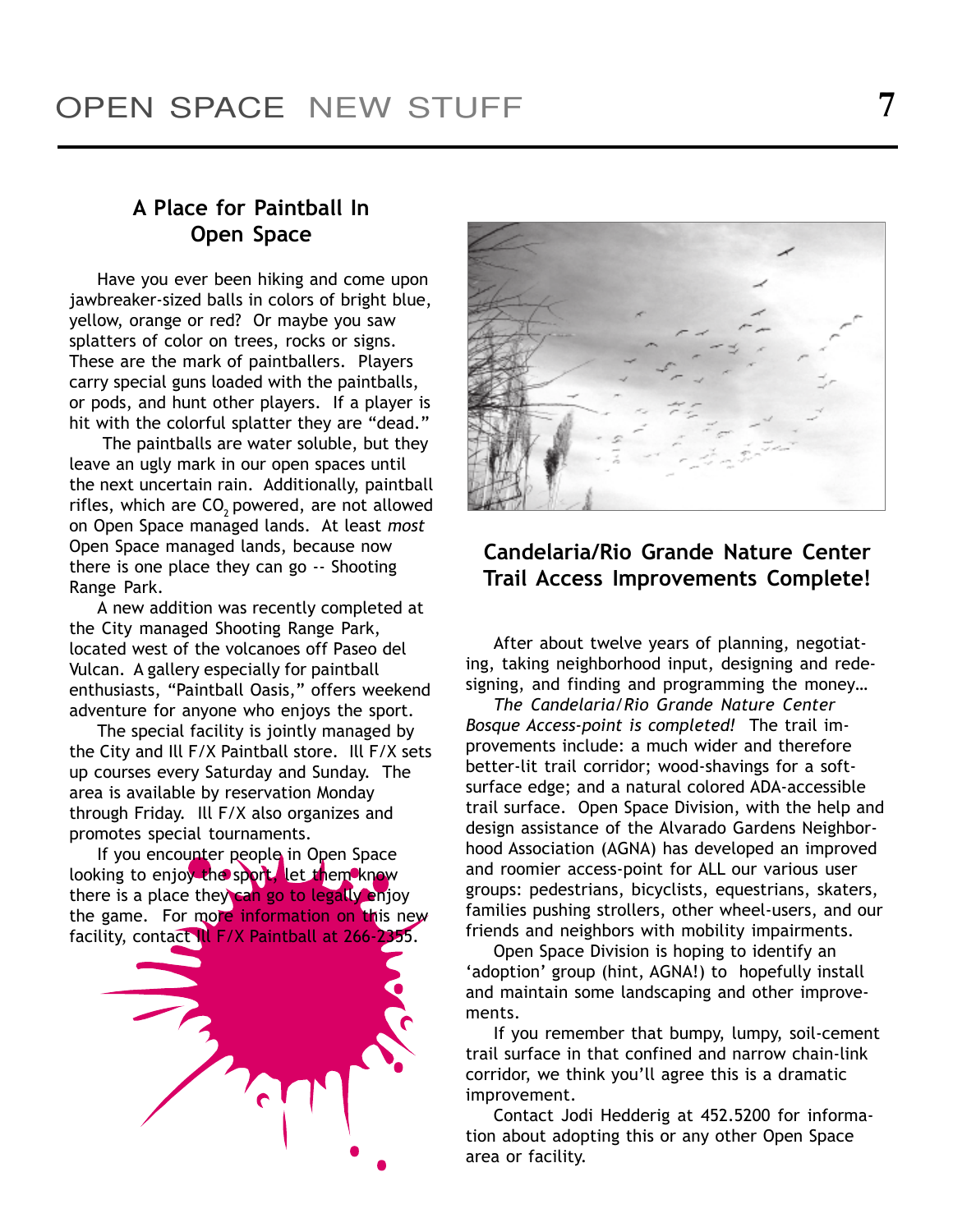#### National Trails Day 2004

A big thanks to everyone who helped out on National Trails Day! This year we had 156 volunteers participate in 6 Open Space projects and 5 Forest Service projects. A special thanks to the New Mexico Volunteers for the Outdoors (NMVFO) who help organize this event each year. Months of planning and coordination go into hosting this event, which involves everything from project planning to who's going to donate the bagels and coffee.

The NMVFO is an all-volunteer organization dedicated to helping public land management agencies around the state. They have been organizing groups of individuals to participate in projects that improve New Mexico's back country hiking, bicycling, and horse trails along with other outdoor public recreation areas since 1982. The NMVFO accom-



plishes approximately 30 projects each year around the state. This year the NMVFO will work on three Open Space projects. For more information on the NMVFO visit www.nmvfo.org or leave a message at 884-1991.

According to Bill Valasquez of the NMVFO, "Through volunteer trail maintenance, we can promote a nurturing relationship with the trails that will ensure that our grandchildren can enjoy the same recreational opportunities available to us. National Trails Day is an excellent opportunity for all trail users to join together and give something back to the fabulous trails we are lucky to enough to have in our own backyards!"

This years sponsors included REI, Sportz Outdoor, Mountains and Rivers, Frito Lay, Great Harvest Bread Co., Einstein Bros. Bagels, Teva, Rock & Ice Magazine, Costco, Cascade Designs, Black Diamond, Nikwax, Kelty, and The North Face.

Thanks also to all the support the Open Space Division received from our adoption groups and Trail Watch Volunteers this year. Volunteers are an important part of our management program and we couldn't accomplish what we do without your help.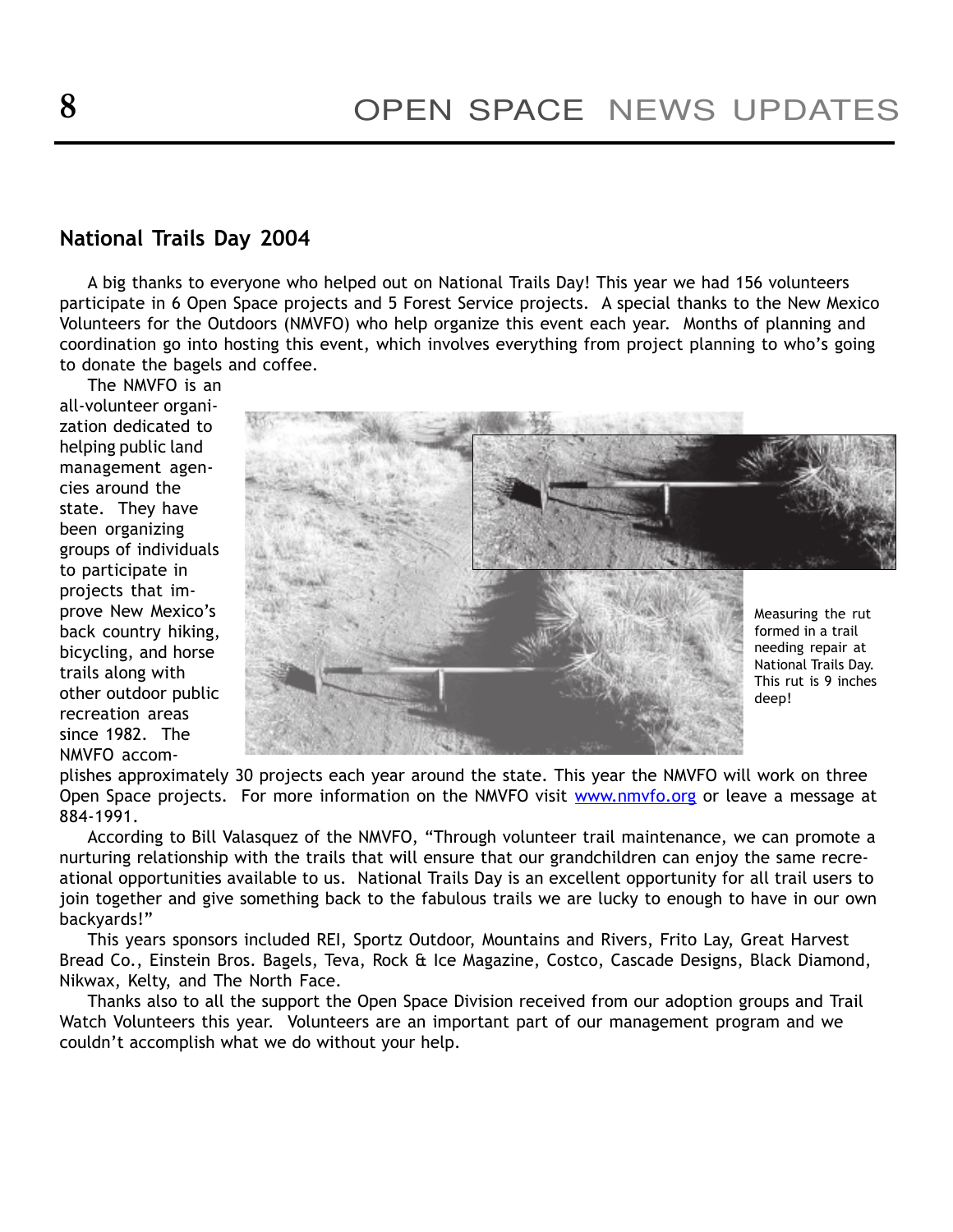#### Spring Cleanup 2004

- ------ -- --- -- --- -- --- -- ------ -- --- -- --- --

Thanks to everyone who participated in this years Spring Cleanup in the Foothills. Over 200 volunteers participated in 7 cleanups and rounded up 151 bags of trash, several tires, an oil drum, a car seat and a variety of rusty metal objects.

Volunteers came out even during rain and wind to help on our first two Saturdays. Crews consisted of Open Space volunteers, rock climbers, neighborhood associations, boy scouts, girl scouts and hikers and bikers who stopped to help.

Most of the trash collected this year consisted of broken glass sherds, a marked difference from years past where car parts and shot up appliances were common items. It takes a lot of patience and a lot of glass sherds to fill a trash bag. Most of the trash had accumulated before the Foothills were protected as Open Space. "I think we're getting on top of it", one volunteer said proudly.

Special Thanks to Stan Upchurch, the maker of the "Stan Hoe". This simple, but effective tool makes reaching into cacti for trash a painless task. Stan has donated several of his tools to the Open Space Division.



- - - - -

- - - - -

- - - - -

- - - - -

# **Get involved in the Open Space Alliance today and contribute to the future of YOUR Open Space!**

The **Open Space News** is brought to you in part as a courtesy of the Open Space Alliance. The Alliance provides funding for printing and mailing costs. The Open Space Alliance also supports education programs such as the Get on the Bus Scholarship, volunteer programs such as Community Interpreters of the Environment, and projects such as Dia del Rio. If you are not a member of the Alliance, we invite you to join and help support the future of Open Space.

|                                        |                                                                      | DATE:                                                           |
|----------------------------------------|----------------------------------------------------------------------|-----------------------------------------------------------------|
| ADDRESS:                               |                                                                      |                                                                 |
|                                        | STATE:                                                               | ZIP CODE:                                                       |
|                                        | E-MAIL:                                                              |                                                                 |
| <b>NEW MEMBER</b><br>( )<br>() RENEWAL | \$10 STUDENT (18 & UNDER) / SENIOR<br>\$20 INDIVIDUAL<br>\$30 FAMILY | \$250 SUSTAINING<br>\$500 CORPORATE<br>()<br>\$1000 LIFE MEMBER |